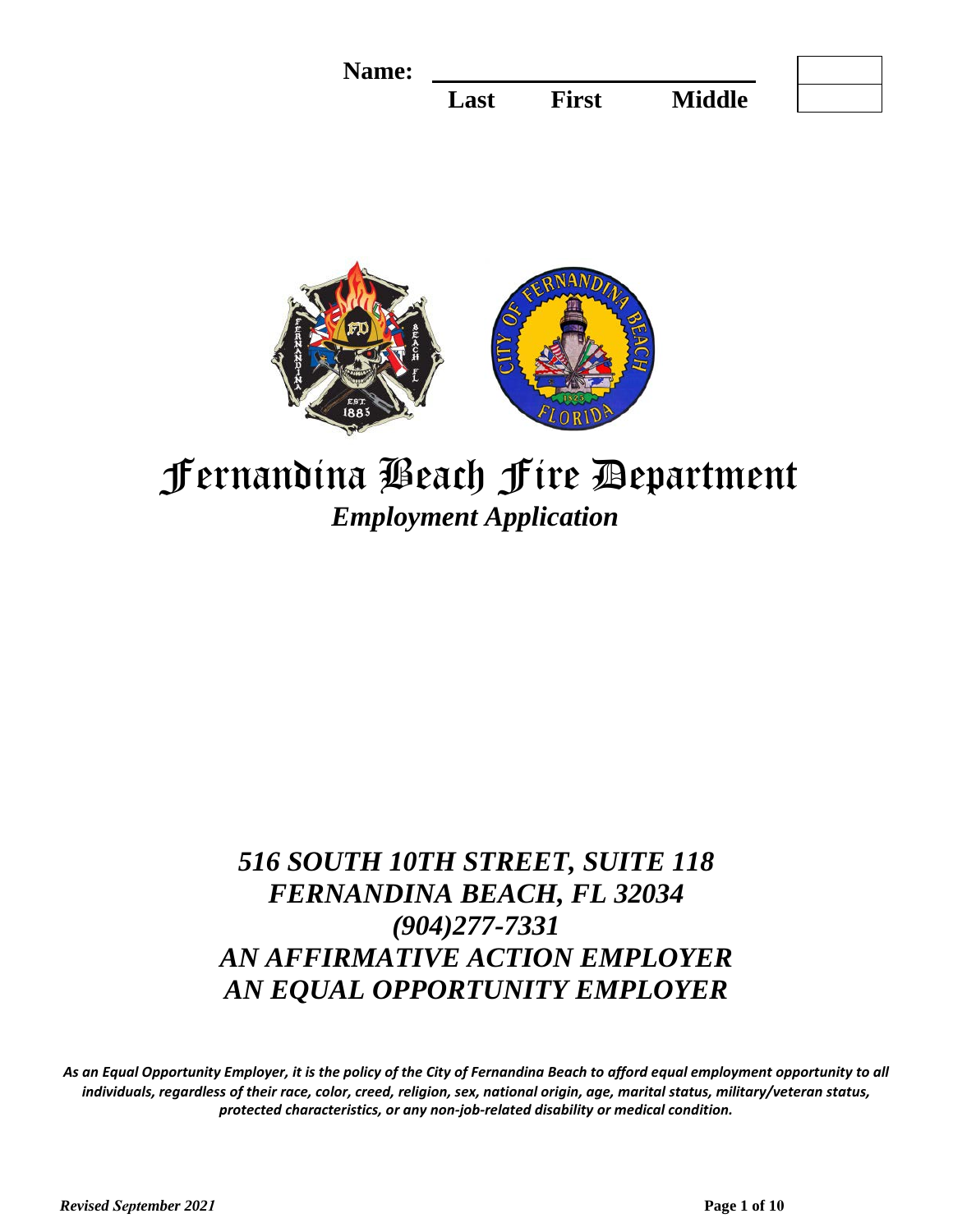

Fire Department Fire Chief

Dear Applicant,

Welcome to the Fernandina Beach Fire Department's hiring process.

The Fernandina Beach Fire Department was first established in 1883, and has evolved over the years to become the "All-Hazards" department it is today. The equipment may have changed, but the basic mission, "To protect lives and property, and to serve the citizens of the City of Fernandina Beach to the best of our ability" remains the same.

Working as a firefighter in our department offers many educational opportunities. Fire Prevention, Public Safety Education, Advanced Life Support Transport, Fire Suppression, Technical Rescue, Ocean/Marine Rescue, and Hazardous Materials Response are all services provided by our department. Firefighters are also able to train with outside agencies and even continue their postsecondary education throughout their time here. Additionally, we participate in a variety of charitable fundraisers and team events to give back to our community.

Being a member of the Fernandina Beach Fire Department is more than a job; it is a commitment to other department members, and to the citizens of our great city. If you are selected for this position, you will need to demonstrate pride and professionalism, personal respect, and integrity – both on and off duty. These qualities are essential to maintaining a positive work environment and a healthy department.

Best Regards,

Hammy Stetters

Harvey T. Silcox, Fire Chief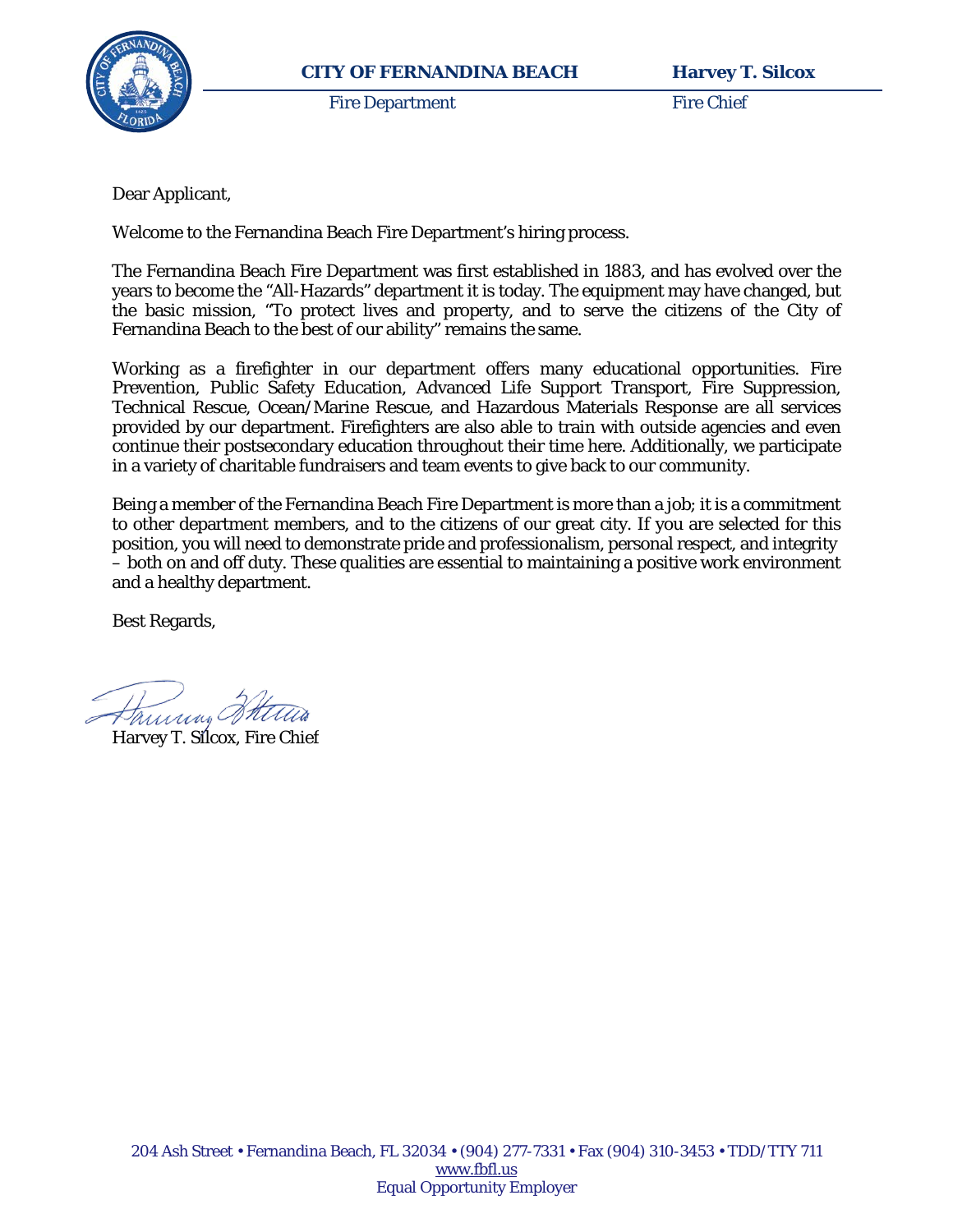## **FIREFIGHTER APPLICATION PACKET**

*This completed Firefighter application packet must be submitted to the Human Resources Department of the City of Fernandina Beach, at: 204 Ash Street, Fernandina Beach, FL 32034 prior to your testing date. Only complete application packages will be processed. All required documents must be submitted at the time you submit your application. Make sure you provide copies of the following with your application:*

- **1) Current ACLS/BLS Certification**
- **2) Current State of Florida EMT / Paramedic Certification**
- **3) State of Florida Minimum Standards Certificate if applicable**
- **4) State approved 16 hr. Emergency Vehicle Operators Certification (EVOC)**
- **5) Possession of a valid Candidate Physical Ability Test (CPAT or Tri-County Test) issued within the last 12 months.**

### **CANDIDATE NEW HIRE TESTING PROCEDURES**

- **1. All applicants that have completed the packet in the required time frame will be scheduled for a candidate test.**
- **2. The candidate test will be comprised of two phases, which will take place in the same day.**
	- **1) Phase 1 Written Test**
		- **a) Must be passed with a score of 70% or higher to move on to Phase 2.**
		- **b) Consists of one-hundred multiple choice questions comprised from:**
			- **i) Basic Firefighting knowledge Essentials of Firefighting, Sixth Edition**
			- **ii) Emergency Medical Services Pre-Hospital Emergency Care**
			- **iii) ACLS American Heart Association**
			- **iv) BLS American Heart Association or American Red Cross**
	- **2) Phase 2 Oral Interview**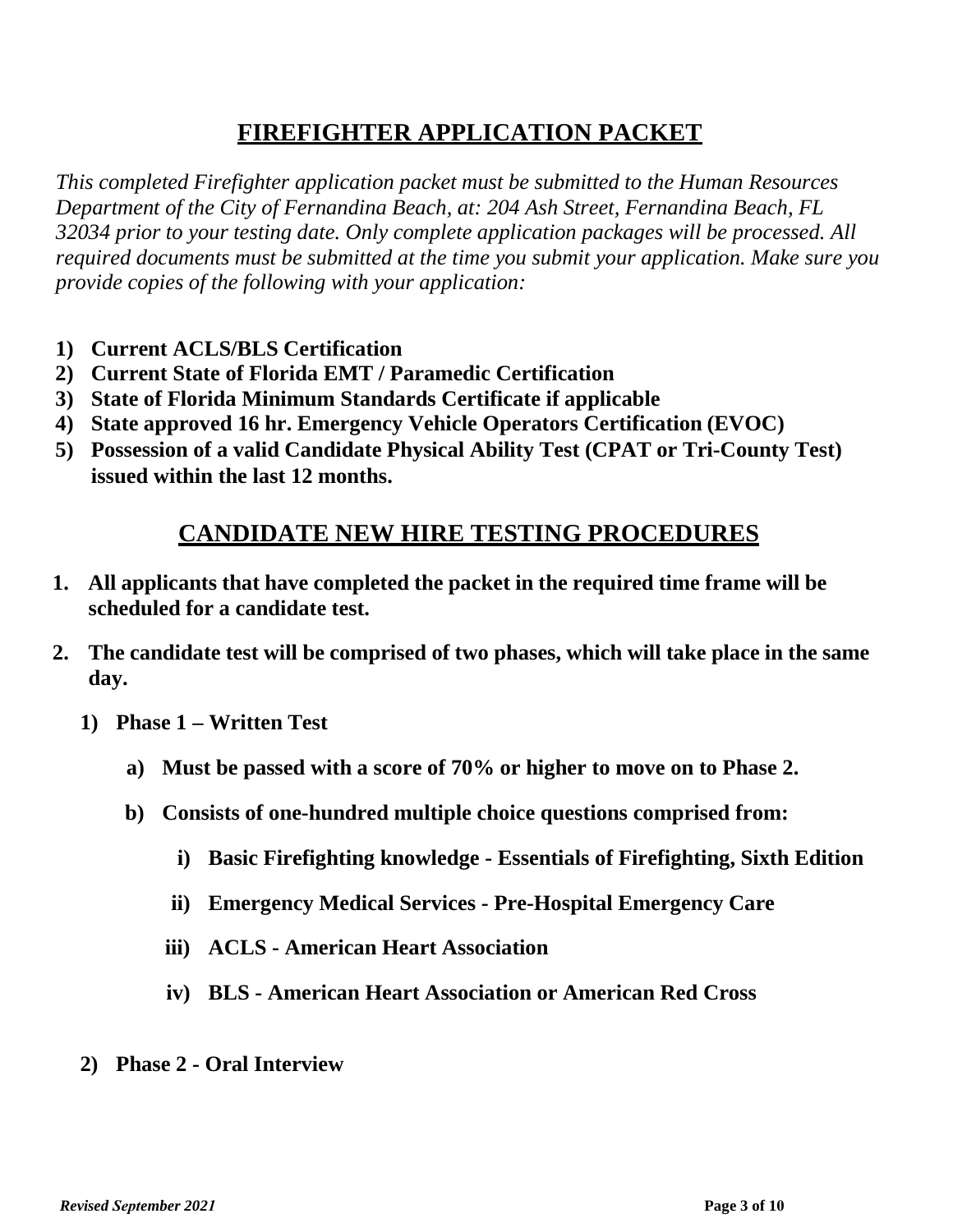**PLEASE PRINT** Date of Application  $\frac{1}{2}$ 

#### **POSITION INFORMATION**

| <b>PERSONAL INFORMATION</b>                                                                                                                                                                                                                                                                                                                                                               |                           |                         |             |  |  |  |  |
|-------------------------------------------------------------------------------------------------------------------------------------------------------------------------------------------------------------------------------------------------------------------------------------------------------------------------------------------------------------------------------------------|---------------------------|-------------------------|-------------|--|--|--|--|
|                                                                                                                                                                                                                                                                                                                                                                                           |                           |                         |             |  |  |  |  |
| Name: $\frac{1}{\sqrt{2\cdot\frac{1}{1}}\cdot\frac{1}{1}}$                                                                                                                                                                                                                                                                                                                                | (First)                   |                         | (Middle)    |  |  |  |  |
|                                                                                                                                                                                                                                                                                                                                                                                           |                           |                         |             |  |  |  |  |
| <b>Address:</b> <u>(Number) (Street)</u>                                                                                                                                                                                                                                                                                                                                                  | (City)                    | (State)                 | (Zip)       |  |  |  |  |
|                                                                                                                                                                                                                                                                                                                                                                                           |                           |                         |             |  |  |  |  |
| Home Telephone Number: <u>Area Code</u> Cell Telephone Number: 1                                                                                                                                                                                                                                                                                                                          |                           |                         | (Area Code) |  |  |  |  |
|                                                                                                                                                                                                                                                                                                                                                                                           |                           |                         |             |  |  |  |  |
|                                                                                                                                                                                                                                                                                                                                                                                           |                           |                         |             |  |  |  |  |
| Other names under which you have been employed or any other names that are necessary to check employment                                                                                                                                                                                                                                                                                  |                           |                         |             |  |  |  |  |
|                                                                                                                                                                                                                                                                                                                                                                                           |                           |                         |             |  |  |  |  |
| Do you have relatives currently working for the CITY OF FERNANDINA BEACH?<br>ˈYes∟_lNo                                                                                                                                                                                                                                                                                                    |                           |                         |             |  |  |  |  |
|                                                                                                                                                                                                                                                                                                                                                                                           |                           |                         |             |  |  |  |  |
| Have you previously worked as an employee for the CITY OF FERNANDINA BEACH?<br>YesL <sup>No</sup>                                                                                                                                                                                                                                                                                         |                           |                         |             |  |  |  |  |
| If yes, last date of employment: $\frac{1}{1-\frac{1}{1-\frac{1}{1-\frac{1}{1-\frac{1}{1-\frac{1}{1-\frac{1}{1-\frac{1}{1-\frac{1}{1-\frac{1}{1-\frac{1}{1-\frac{1}{1-\frac{1}{1-\frac{1}{1-\frac{1}{1-\frac{1}{1-\frac{1}{1-\frac{1}{1-\frac{1}{1-\frac{1}{1-\frac{1}{1-\frac{1}{1-\frac{1}{1-\frac{1}{1-\frac{1}{1-\frac{1}{1-\frac{1}{1-\frac{1}{1-\frac{1}{1-\frac{1}{1-\frac{1}{1-\$ |                           | Employee ID # _________ |             |  |  |  |  |
| Have you been convicted of a felony within the past 5 years? Lesland                                                                                                                                                                                                                                                                                                                      |                           |                         |             |  |  |  |  |
| NOTE: a "Yes" answer does not automatically disqualify you from employment, since the nature of the offense<br>and the type of job for which you are applying will be considered. If "Yes", please list date, location and explain:                                                                                                                                                       |                           |                         |             |  |  |  |  |
| Have you ever been convicted of a drug or alcohol related offense? Ves <u>No</u>                                                                                                                                                                                                                                                                                                          |                           |                         |             |  |  |  |  |
| NOTE: a "Yes" answer does not automatically disqualify you from employment, since the nature of the offense and the type of job for<br>which you are applying will be considered. If "Yes", please list date, location and explain:                                                                                                                                                       |                           |                         |             |  |  |  |  |
| Can you perform the essential job requirements as described to you, with or without accommodation?                                                                                                                                                                                                                                                                                        |                           |                         |             |  |  |  |  |
| Do you have any commitments to another employer that might affect your employment with our company?<br>Yes<br>Nο                                                                                                                                                                                                                                                                          | If "Yes", please explain: |                         |             |  |  |  |  |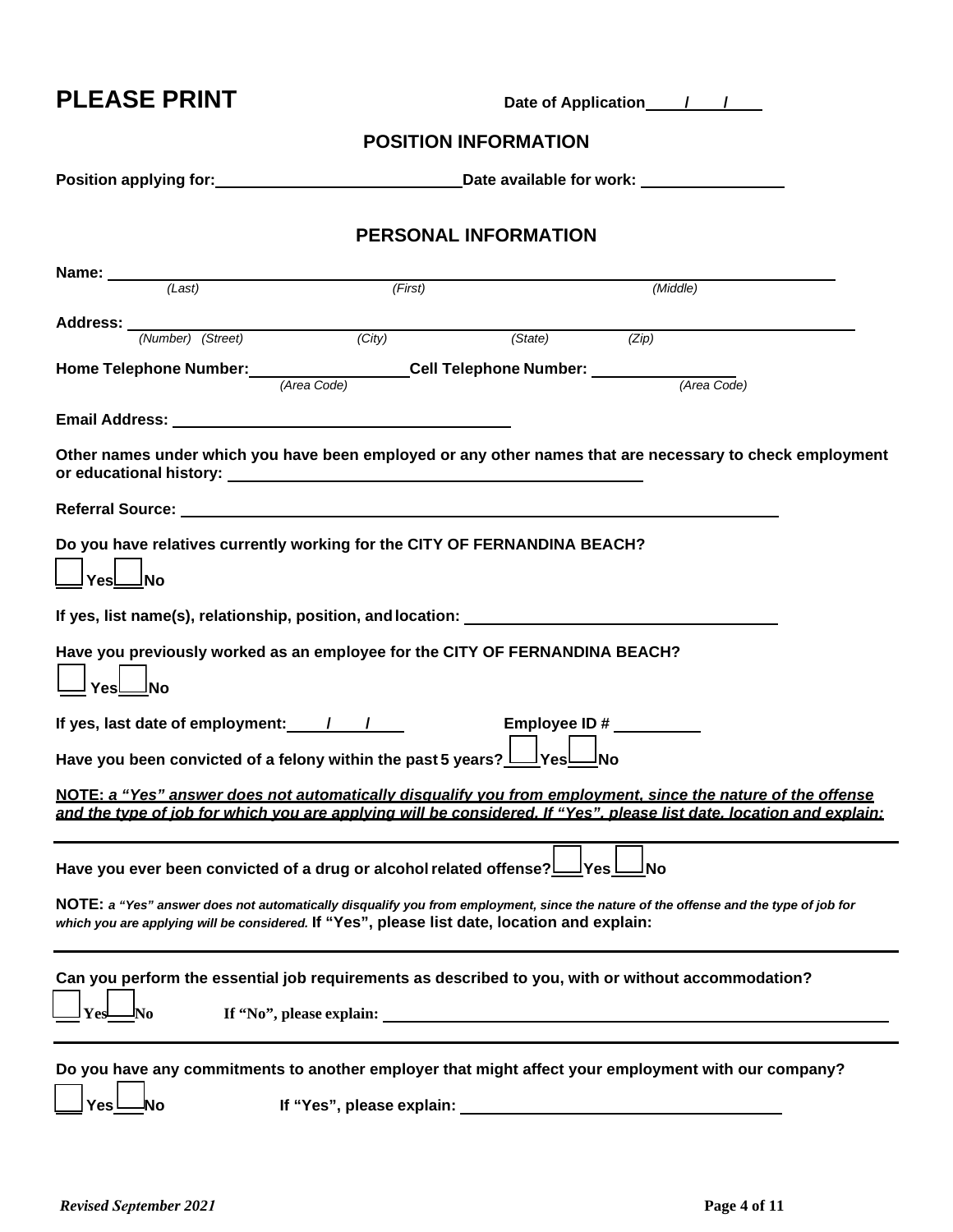#### **EDUCATION AND TRAINING**

| High School: _                                                                                    |  |  |  |  |  |  |
|---------------------------------------------------------------------------------------------------|--|--|--|--|--|--|
| (Name of School)<br>(City, State)                                                                 |  |  |  |  |  |  |
| If no, did you obtain GED?<br>Did you graduate: L<br>_No<br>JYes∟<br><u> lYes!</u><br>ΙNο         |  |  |  |  |  |  |
| College:<br>(City, State)<br>(Name of College)<br>Did you graduate: L<br>∣Yes l                   |  |  |  |  |  |  |
| If no, # of hours completed______                                                                 |  |  |  |  |  |  |
| (City, State)                                                                                     |  |  |  |  |  |  |
| Did you graduate: Yes No                                                                          |  |  |  |  |  |  |
| If no, # of hours completed______                                                                 |  |  |  |  |  |  |
| <b>Correspondence or Trade School:</b> <u>(Name of School)</u> (City, State)<br>(Course of Study) |  |  |  |  |  |  |
| What job-related professional licenses and/or certifications do you hold?                         |  |  |  |  |  |  |
| Please list licenses/certifications with expiration dates as applicable and attach copies:        |  |  |  |  |  |  |
| Have you ever served in the U.S. Military Service?<br>Type of skills and training:                |  |  |  |  |  |  |
| Rank:                                                                                             |  |  |  |  |  |  |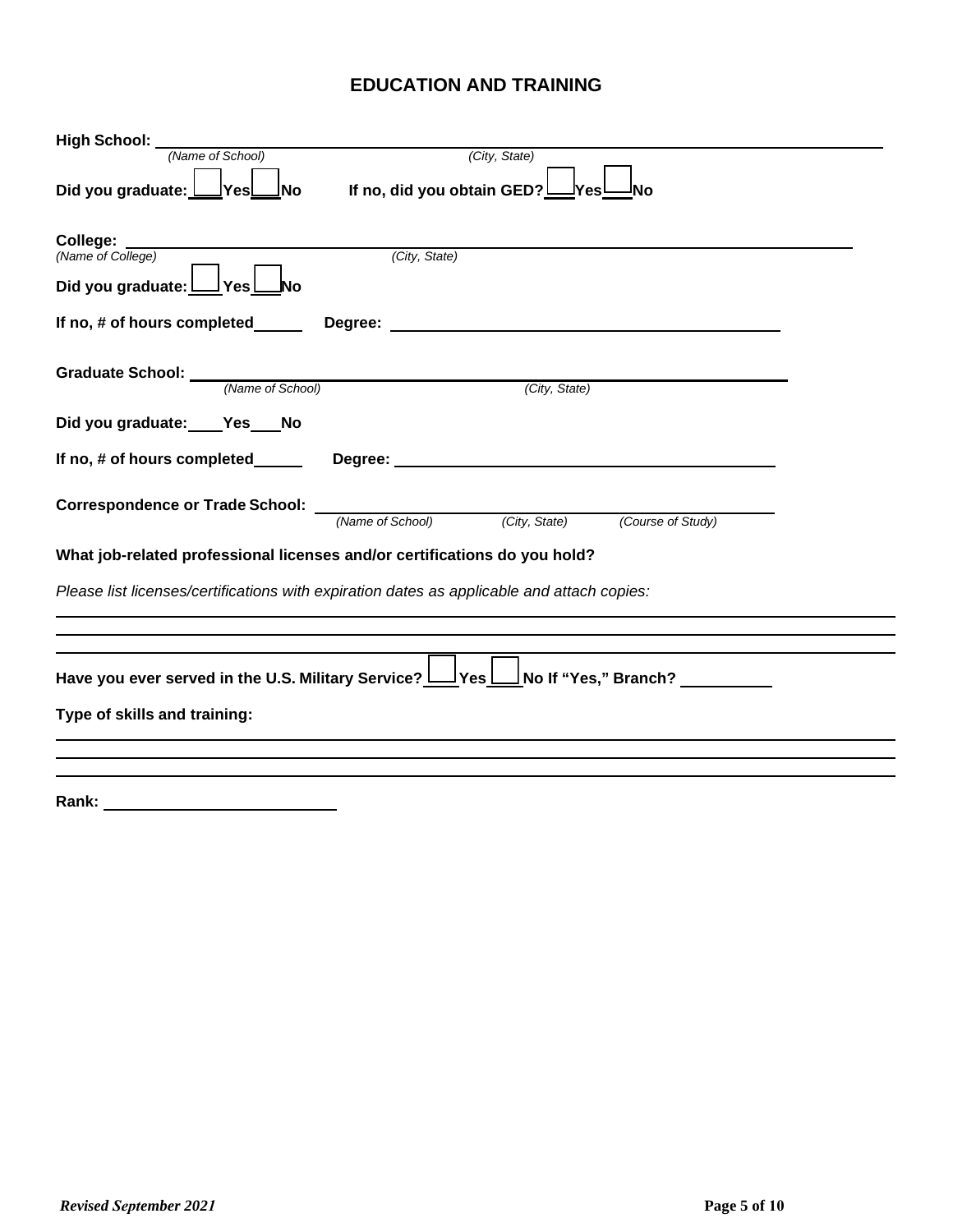#### **EMPLOYMENT HISTORY**

**Begin with the most recent place of employment and go back 10 years. All information will be treated confidentially.**

|                               |                                         | <b>Employed from</b><br>to                                                                                                                                                                                                                    |
|-------------------------------|-----------------------------------------|-----------------------------------------------------------------------------------------------------------------------------------------------------------------------------------------------------------------------------------------------|
| <b>Company Name</b>           |                                         | <u> 1989 - Johann Barn, amerikansk politiker (</u><br><u> 1990 - Andrea Andrew Maria (h. 1980).</u>                                                                                                                                           |
|                               |                                         |                                                                                                                                                                                                                                               |
| <b>Street</b>                 |                                         | <b>Ending Salary \$</b>                                                                                                                                                                                                                       |
| City                          | <b>State</b>                            | <u> 1989 - Andrea San Andrew Maria (h. 1989).</u><br>Reason for leaving:                                                                                                                                                                      |
|                               |                                         |                                                                                                                                                                                                                                               |
| <b>Supervisor</b>             |                                         | Phone experience and the state of the state of the state of the state of the state of the state of the state of the state of the state of the state of the state of the state of the state of the state of the state of the st                |
| <b>Supervisor's Title</b>     |                                         |                                                                                                                                                                                                                                               |
|                               | <u> 1989 - Johann Barbara, martin a</u> |                                                                                                                                                                                                                                               |
| <b>Company Name</b>           |                                         |                                                                                                                                                                                                                                               |
|                               |                                         |                                                                                                                                                                                                                                               |
| <b>Street</b>                 |                                         | Ending Salary \$                                                                                                                                                                                                                              |
| City                          | <b>State</b>                            | Reason for leaving:                                                                                                                                                                                                                           |
| <b>Supervisor</b>             |                                         | <b>Phone</b><br>the control of the control of the control of the control of the control of the control of the control of the control of the control of the control of the control of the control of the control of the control of the control |
| <b>Supervisor's Title</b>     |                                         |                                                                                                                                                                                                                                               |
|                               |                                         |                                                                                                                                                                                                                                               |
| <b>Company Name</b>           |                                         | Employed from the state of the control of the state of the state of the state of the state of the state of the state of the state of the state of the state of the state of the state of the state of the state of the state o                |
|                               |                                         |                                                                                                                                                                                                                                               |
| <b>Street</b>                 |                                         | Duties                                                                                                                                                                                                                                        |
|                               |                                         |                                                                                                                                                                                                                                               |
| <b>City</b>                   | <b>State</b>                            | <b>Reason for leaving:</b>                                                                                                                                                                                                                    |
| <b>Supervisor</b>             |                                         | Phone 2008 2010 2010 2021 2022 2023 2024 2022 2022 2023 2024 2022 2023 2024 2022 2023 2024 2022 2023 2024 2025                                                                                                                                |
|                               |                                         |                                                                                                                                                                                                                                               |
| <b>Supervisor's Title</b>     |                                         |                                                                                                                                                                                                                                               |
| <b>Company Name</b>           |                                         | to <u>________________</u>                                                                                                                                                                                                                    |
|                               |                                         |                                                                                                                                                                                                                                               |
|                               |                                         | Duties <b>Example 2018 Contract Contract Contract Contract Contract Contract Contract Contract Contract Contract Contract Contract Contract Contract Contract Contract Contract Contract Contract Contract Contract Contract C</b>            |
| <b>Street</b>                 |                                         | <b>Ending Salary \$</b><br><u> 1989 - Johann Harry Harry Harry Harry Harry Harry Harry Harry Harry Harry Harry Harry Harry Harry Harry Harry</u>                                                                                              |
| City                          | <b>State</b>                            | <b>Reason for leaving:</b>                                                                                                                                                                                                                    |
| <b>Supervisor</b>             |                                         |                                                                                                                                                                                                                                               |
| <b>Supervisor's Title</b>     |                                         |                                                                                                                                                                                                                                               |
| <b>Revised September 2021</b> |                                         | Page 6 of 10                                                                                                                                                                                                                                  |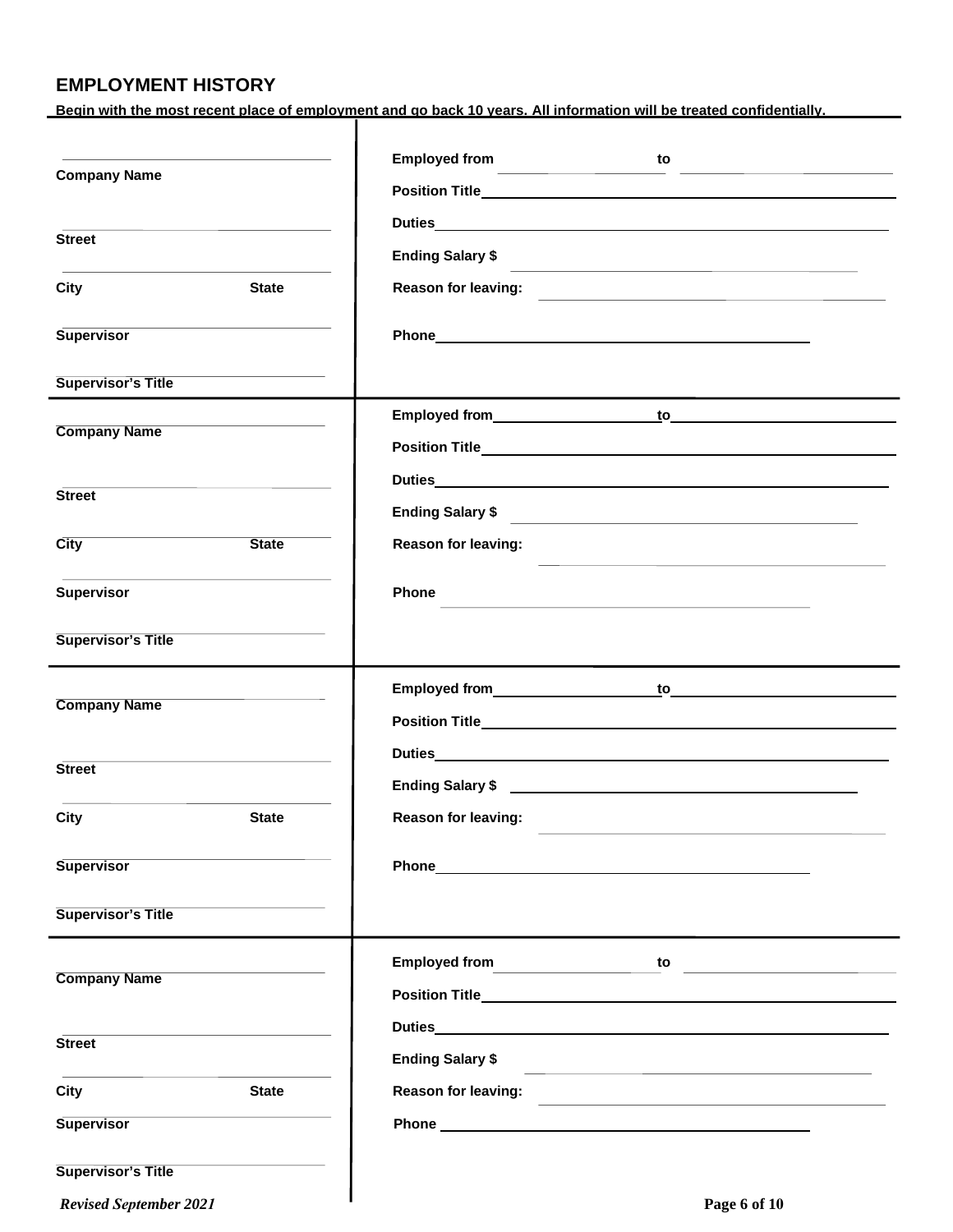#### **EMPLOYMENT HISTORY CONTINUED**

|                                                                                                                      | Begin with the most recent place of employment and go back 10 years. All information will be treated confidentially.                                                                                                                                            |
|----------------------------------------------------------------------------------------------------------------------|-----------------------------------------------------------------------------------------------------------------------------------------------------------------------------------------------------------------------------------------------------------------|
| <u> 1989 - Johann Stein, marwolaethau a bhann an t-Amhair ann an t-Amhair an t-Amhair an t-Amhair an t-Amhair an</u> | Employed from<br>to                                                                                                                                                                                                                                             |
| <b>Company Name</b>                                                                                                  | Position Title <b>Exercise Contract Contract Contract Contract Contract Contract Contract Contract Contract Contract Contract Contract Contract Contract Contract Contract Contract Contract Contract Contract Contract Contract</b>                            |
|                                                                                                                      |                                                                                                                                                                                                                                                                 |
| <b>Street</b>                                                                                                        | <b>Ending Salary \$</b>                                                                                                                                                                                                                                         |
| City<br><b>State</b>                                                                                                 | <u> 1989 - Johann Stoff, amerikansk politiker (* 1908)</u><br><b>Reason for leaving:</b>                                                                                                                                                                        |
| <b>Supervisor</b>                                                                                                    | Phone experience and the state of the state of the state of the state of the state of the state of the state of the state of the state of the state of the state of the state of the state of the state of the state of the st                                  |
| <b>Supervisor's Title</b>                                                                                            |                                                                                                                                                                                                                                                                 |
|                                                                                                                      |                                                                                                                                                                                                                                                                 |
| <b>Company Name</b>                                                                                                  |                                                                                                                                                                                                                                                                 |
|                                                                                                                      | Duties <b>Example 2018 Contract Contract Contract Contract Contract Contract Contract Contract Contract Contract Contract Contract Contract Contract Contract Contract Contract Contract Contract Contract Contract Contract C</b>                              |
| <b>Street</b>                                                                                                        | <b>Ending Salary \$</b><br><u> 1980 - Andrea State Barbara, amerikan personal dan personal dan personal dan personal dan personal dan personal dan personal dan personal dan personal dan personal dan personal dan personal dan personal dan personal dan </u> |
| <b>State</b><br>$\overline{City}$                                                                                    | Reason for leaving:<br>the control of the control of the control of the control of the control of the control of the control of the control of the control of the control of the control of the control of the control of the control of the control            |
| <b>Supervisor</b>                                                                                                    | <b>Phone</b><br>and the control of the control of the control of the control of the control of the control of the control of the                                                                                                                                |
| <b>Supervisor's Title</b>                                                                                            |                                                                                                                                                                                                                                                                 |
|                                                                                                                      |                                                                                                                                                                                                                                                                 |
| <b>Company Name</b>                                                                                                  |                                                                                                                                                                                                                                                                 |
|                                                                                                                      |                                                                                                                                                                                                                                                                 |
| <b>Street</b>                                                                                                        |                                                                                                                                                                                                                                                                 |
| <b>City</b><br><b>State</b>                                                                                          | Reason for leaving:                                                                                                                                                                                                                                             |
| <b>Supervisor</b>                                                                                                    |                                                                                                                                                                                                                                                                 |
| <b>Supervisor's Title</b>                                                                                            |                                                                                                                                                                                                                                                                 |
|                                                                                                                      |                                                                                                                                                                                                                                                                 |
| <b>Company Name</b>                                                                                                  |                                                                                                                                                                                                                                                                 |
|                                                                                                                      |                                                                                                                                                                                                                                                                 |
| <b>Street</b>                                                                                                        | <b>Ending Salary \$</b><br><u> 1989 - Johann Stein, marwolaethau a bhann an t-Amhain an t-Amhain an t-Amhain an t-Amhain an t-Amhain an t-A</u>                                                                                                                 |
| City<br><b>State</b>                                                                                                 | <b>Reason for leaving:</b><br><u> 1980 - Andrea Andrew Maria (h. 1980).</u>                                                                                                                                                                                     |
| <b>Supervisor</b>                                                                                                    |                                                                                                                                                                                                                                                                 |
| <b>Supervisor's Title</b>                                                                                            |                                                                                                                                                                                                                                                                 |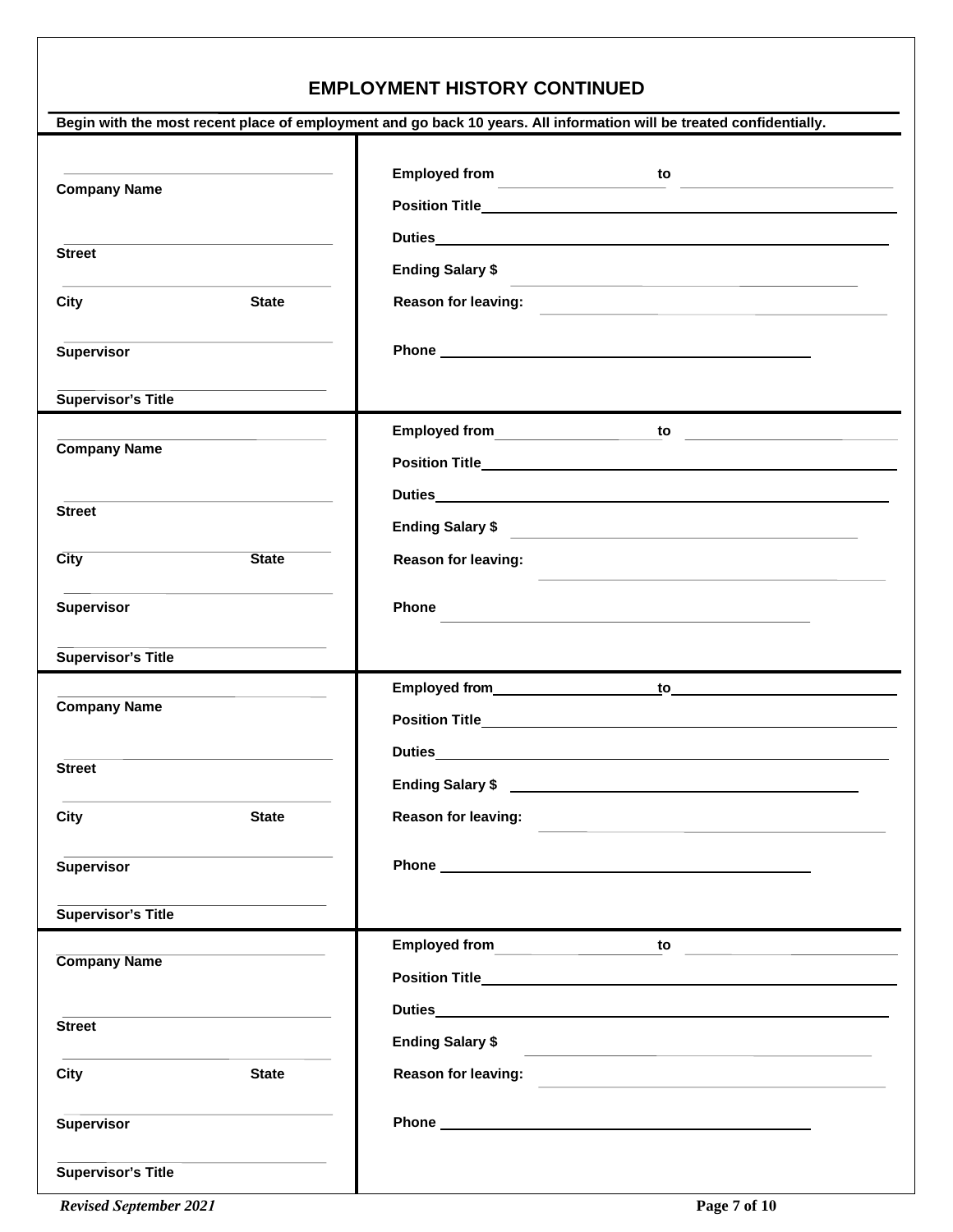#### **PLEASE READ CAREFULLY**

#### **AUTHORIZATION AND UNDERSTANDING**

I represent that the answers and information given by me in this application are true and complete. I authorize the City of Fernandina to verify the information I have provided and to make any investigation of my background deemed necessary. I also authorize third parties (such as former employers, law enforcement organizations, financial institutions, educational institutions) contracted by the Company to furnish any information relevant to my application for employment. I agree to sign all necessary release forms to be provided to these third parties for the release of such information. I understand that any misrepresentation or omissions of fact requested is cause for dismissal.

I understand that any offer of employment is conditioned on my successful completion of a post-offer drug screening.

I FURTHER UNDERSTAND AND AGREE THAT, EXCEPT AS IT MAY BE PROVIDED OTHERWISE BY APPLICABLE COLLECTIVE BARGAINING AGREEMENT, EMPLOYMENT WITH THE CITY OF FERNANDINA BEACH IS AT WILL AND THAT EITHER I OR THE COMPANY CAN TERMINATE MY EMPLOYMENT AND COMPENSATION, WITH OR WITHOUT CAUSE, AND WITH OR WITHOUT NOTICE, AT ANY TIME. I ACKNOWLEDGE THAT NO REPRESENTATIONS, EITHER ORAL OR WRITTEN, HAVE BEEN MADE TO ME TO THE CONTRARY AND THAT ANY PRE-EXISTING UNDERSTANDINGS WHICH CONTRADICT AN AT WILL STATUS OF EMPLOYMENT ARE CANCELLED. FURTHER, I UNDERSTAND THAT ONLY THE CITY COMMISSION HAS ANY AUTHORITY TO ENTER INTO ANY AGREEMENT FOR EMPLOYMENT FOR ANY FIXED PERIOD OF TIME, OR TO MAKE ANY AGREEMENT CONTRARY TO THE FOREGOING AND THAT ANY SUCH AGREEMENT MUST BE IN WRITING AND AUTHORIZED BY THE CITY COMMISSIONERS.

In consideration of my employment, I agree to conform to the rules and policies of the City of Fernandina Beach.

#### **MY SIGNATURE BELOW INDICATES THAT I HAVE READ AND UNDERSTOOD THE ABOVE PARAGRAPHS AND AGREE TO THE FOREGOING CONDITIONS OF EMPLOYMENT.**

**SIGNATURE DATE** 

**The CITY OF FERNANDINA BEACH is an Equal Opportunity Employer- We Do Not Discriminate on the Basis of Race, Color, Religion, Sex, National Origin, Age, Disability, Veteran Status or any other protected characteristic.**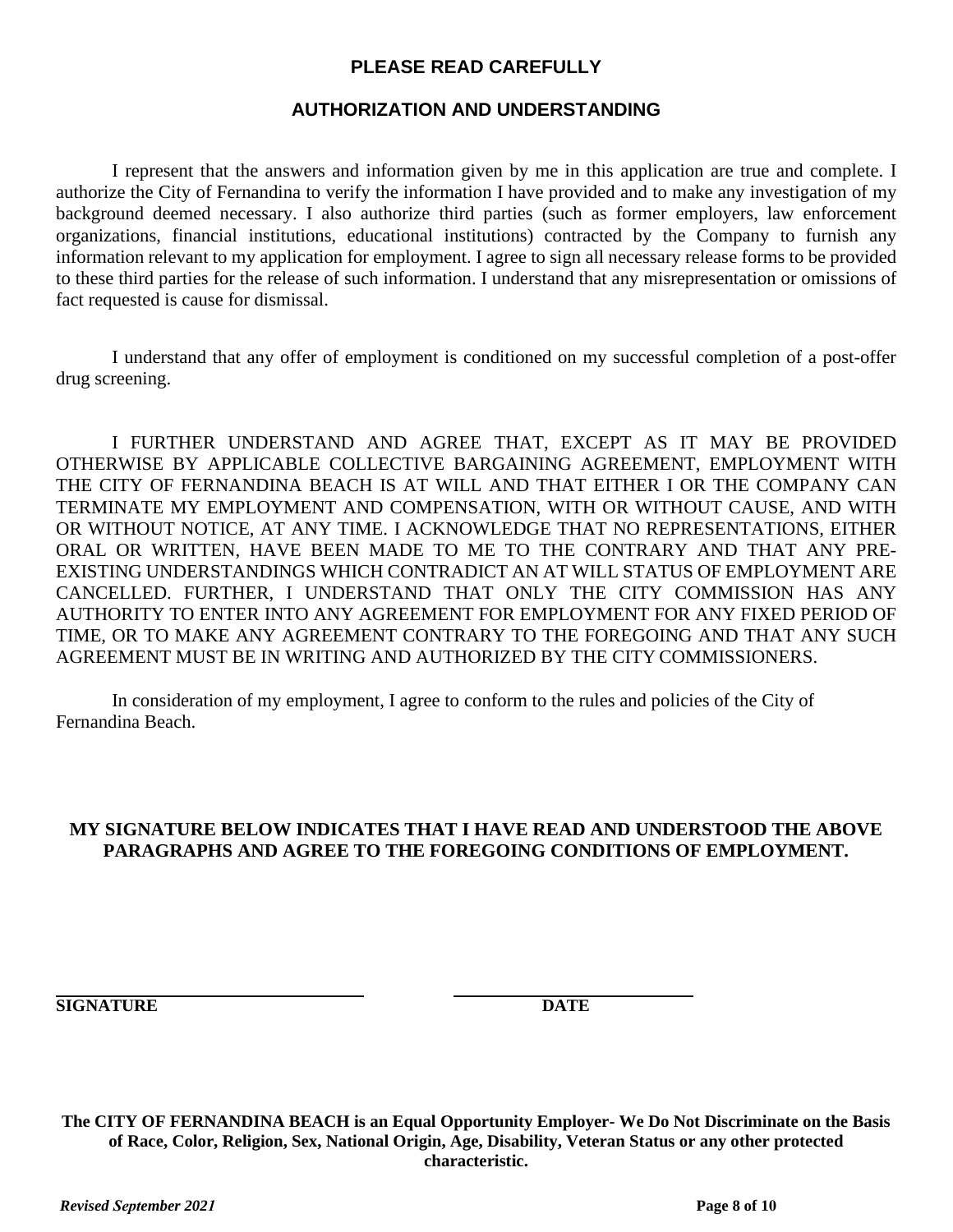#### **FERNANDINA BEACH FIRE RESCUE DEPARTMENT TOBACCO PRODUCT AFFIDAVIT**

**I**, **understand that as a condition of my employment with the Fernandina Beach Fire Department, I must be tobacco-free. I hereby affirm that I am not currently a user of tobacco products. I further understand that use of tobacco products while employed by the City of Fernandina Beach, whether on-duty or off-duty, will constitute a violation of this condition of employment and that my employment may be terminated.**

**APPLICANT/EMPLOYEE DATE**

**WITNESS DATE**